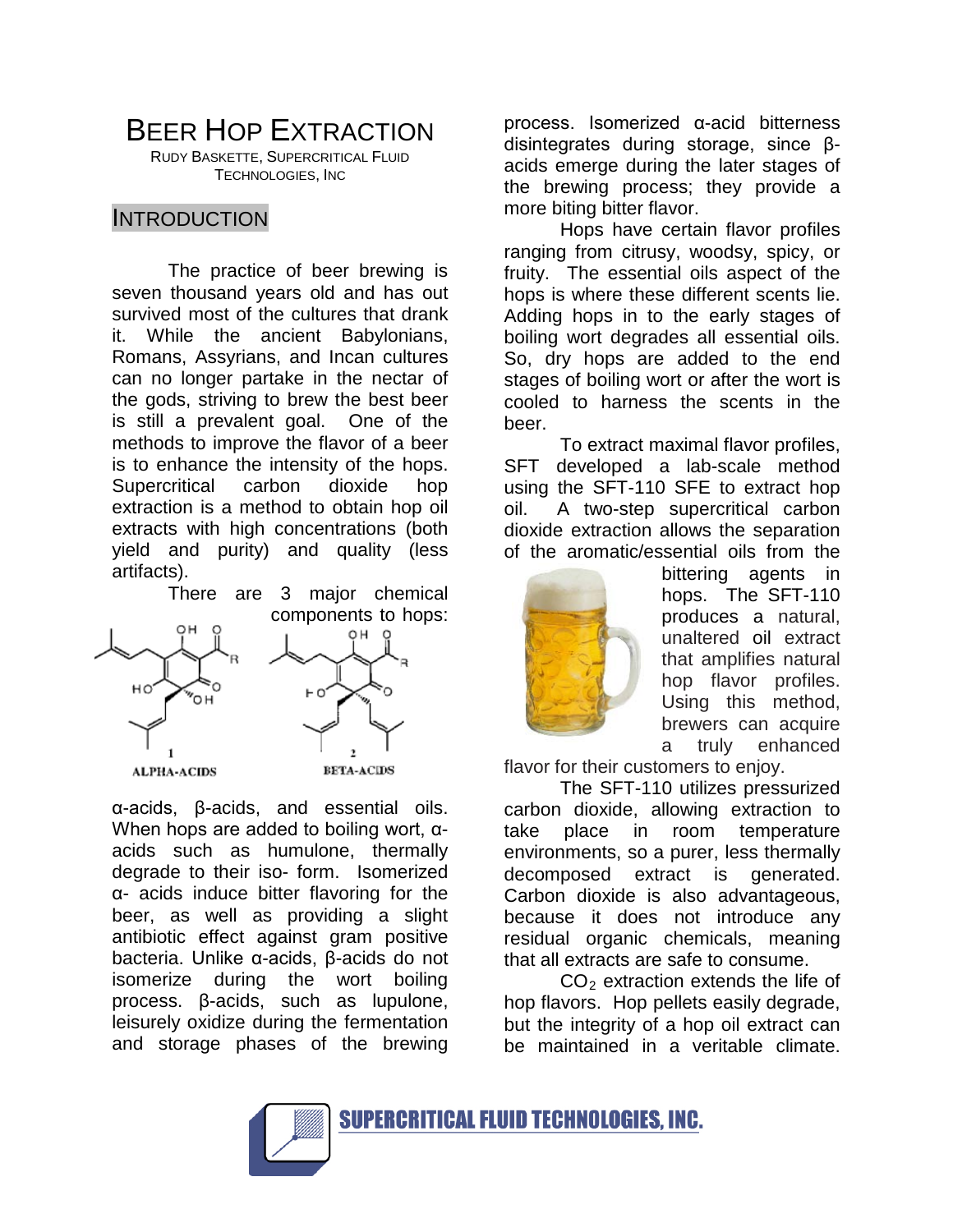Carbon dioxide extraction using the SFT-110 can separate the oils in a clean, energy efficient fashion.

### EQUIPMENT

- Analytical Balance
- SFT-110 SFE Unit
- SFT 100 cc Sample Vessel
- SFT 100 cc Sample Bag

## MATERIALS

- Hop pellets
- 2 SFT Collection Vials
- 1 SFT Vent Tube



**Figure 1. SFT-110 SFE Unit**

## EXPERIMENTAL PROCEDURE

A simple two-step SFE extraction method using the SFT-110 was employed to separate aromatic from bitter components of hops. Four samples: Sorachi Ace, Summit, U.S. Brewer's Gold, and U.S. Northern

Brewer hop pellets were utilized for this experiment. All the samples were harvested in 2011 and bought from Label Peelers Inc.

Weigh 20 grams of hop pellets on an analytical balance. Grind up pellets to 1mm x 1mm and load into the SFT 100 cc Sample Bag. Place the SFT 100 cc Sample Bag into a SFT 100 cc sample vessel (10kpsi, 200°C operation).

Seal the vessel and set into a SFT-110 SFE unit. Two fractions of oil will be

collected via multiple (10) soak and dynamic flow steps. Place a chilled preweighed SFT collection vial on the flow line. Extract the samples



according to the following parameters:

# EXTRACTION PARAMETERS

Two fractions of oil will be collected via multiple soak and dynamic flow cycles according to the guidelines below.

### *FRACTION 1: ESSENTIAL OIL EXTRACT*

- Pressure: 2180 psi
- Temperature: 40°C
- $CO<sub>2</sub>$  Flow Rate: 4mL/min
- 10 static and dynamic steps for 15 minutes apiece

After Fraction 1, change out the collection vial and replace with another clean, tared vial for fraction 2 products.

SUPERCRITICAL FLUID TECHNOLOGIES, INC.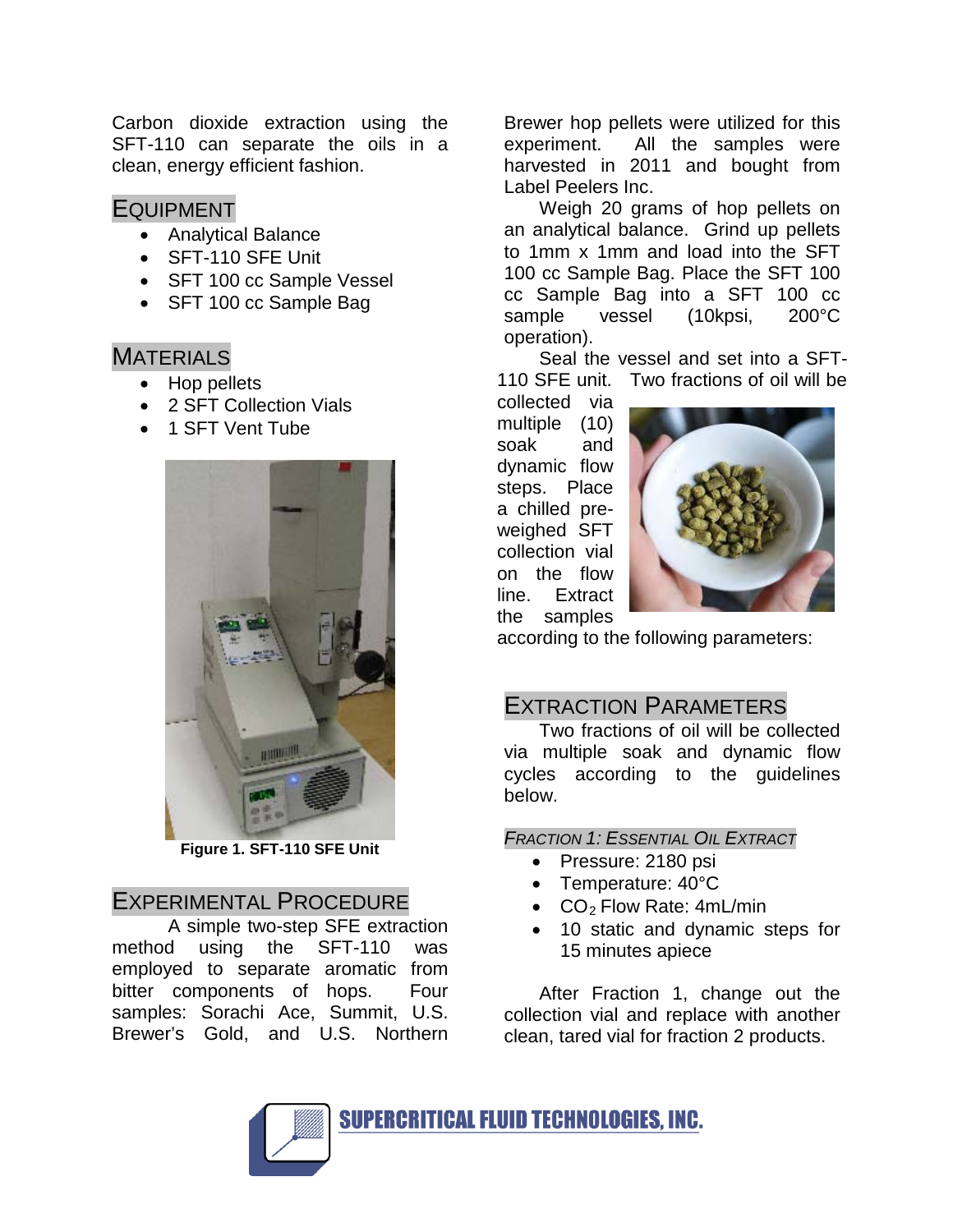*FRACTION 2: BITTERING COMPOUNDS*

- Pressure: 4350 psi
- Temperature: 40°C
- $CO<sub>2</sub>$  Flow Rate: 4mL/min
- 10 static and dynamic steps for 15 minutes apiece

After Fraction 2, you can remove the SFT 100 cc sample bag from the SFT-100 cc vessel and proceed to clean the SFT-110 SFE.

# RESULTS

The aromatic extracts will yield a distinctly different color product than the bittering extract. Fraction 1, the essential oil and aromatic hop extraction, will yield a bright yellow product. Fraction 2, the bittering compound extraction product, will yield a dark yellow, light brownish color.

| <b>Hop Type</b>                        | Yield @<br>$2180$ psi | Yield @<br>4350 psi | Total<br>Yield |
|----------------------------------------|-----------------------|---------------------|----------------|
|                                        | (g/100 g)             | (g/100g)            |                |
| Sorachi Ace                            | 13.65                 | 9.79                | 23.44          |
| <b>Summit</b>                          | 12.94                 | 8.31                | 21.25          |
| <b>U.S. Brewer's</b><br>Gold           | 9.89                  | 8.66                | 18.55          |
| <b>U.S. Northern</b><br><b>Brewers</b> | 12.20                 | 4.59                | 16.79          |
|                                        |                       |                     |                |

**Table 1. SFE-CO2 Hop Variety Extraction Yields** 

Table 1 is the extraction yield results for the 4 hop types at 2180 and 4350 psi. These particular hops were chosen specifically for their high oil content. As you can see Sorachi Ace,

commonly used for its lemon and dill essence in IPA and Pale Ale, has the highest total yield of products. Summit, U.S. Northern Brewer, and U.S. brewer Gold respectively followed in yield product.



**Figure 2. SFE-CO<sub>2</sub> Extraction of Sorachi Ace** 

Figure 2 is the extraction yield results for Sorachi Ace at 2180 and 4350 psi. Basically this table is serving to indicate the yield of SFE  $CO<sub>2</sub>$  hop extraction at specific time intervals.



**Figure 3. GC/MS Sorachi Ace extract @ 4350 psi**

Figure 3 is the GC/MS chromatograph of Sorachi Ace extract at 4350 psi. Notice the presence of lupulone and lupulone constituents, i.e. β-acids.